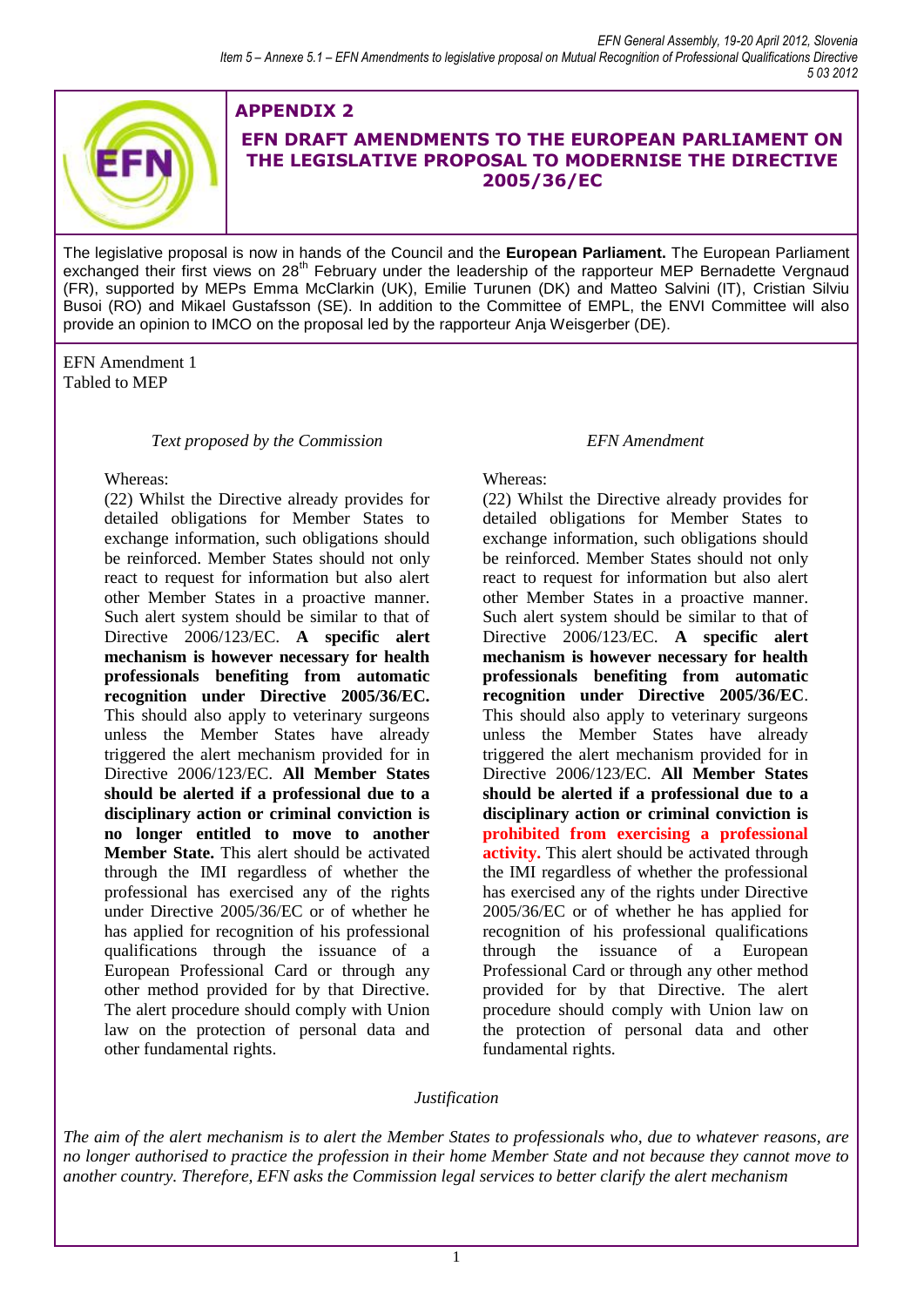EFN Amendment 2 Tabled to MEP

### *Text proposed by the Commission EFN Amendment*

### Whereas:

(24) In order to supplement or amend certain non-essential elements of Directive

2005/36/EC, the power to adopt acts in accordance with Article 290 of the Treaty on the Functioning of the European Union should be delegated to the Commission in respect of updating of Annex I, setting the criteria for the calculation of fees related to the European Professional Card, establishing the details of the documentation necessary for the European Professional Card, the adaptations of the list of activities set out in Annex IV, the adaptations of points 5.1.1 to 5.1.4, 5.2.2, 5.3.2, 5.3.3, 5.4.2, 5.5.2, 5.6.2 and 5.7.1 of Annex V, clarifying the knowledge and skills for medical doctors, nurses responsible for general care, …, the amendments to the list set out in points 5.2.1, 5.3.1, 5.4.1, 5.5.1 and 5.6.1 of Annex V…. It is of particular importance that the Commission carries out appropriate consultations during its preparatory work, including at expert level. The Commission, when preparing and drawing-up delegated acts, should ensure a simultaneous, timely and appropriate transmission of relevant documents to the European Parliament and to the Council.

Whereas:

(24) In order to supplement or amend certain non-essential elements of Directive 2005/36/EC, the power to adopt acts in accordance with Article 290 of the Treaty on the Functioning of the European Union should be delegated to the Commission in respect of updating of Annex I, setting the criteria for the calculation of fees related to the European Professional Card, establishing the details of the documentation necessary for the European Professional Card, the adaptations of the list of activities set out in Annex IV, the adaptations of points 5.1.1 to 5.1.4, 5.2.2, 5.3.2, 5.3.3, 5.4.2, 5.5.2, 5.6.2 and 5.7.1 of Annex V, clarifying the knowledge and skills for medical doctors, nurses responsible for general care, …, the amendments to the list set out in points 5.2.1, 5.3.1, 5.4.1, 5.5.1 and 5.6.1 of Annex V…. It is of particular importance that the Commission carries out appropriate consultations **at national and European level during its preparatory work, including experts from professionals' organisations.** The Commission, when preparing and drawing-up delegated acts, should ensure a simultaneous, timely and appropriate transmission of relevant documents to the European Parliament and to the Council.

## *Justification*

*When acting through delegated acts the Commission needs to ensure that appropriate consultation with relevant professional stakeholders, from the national and European level, are undertaken. This is needed to ensure a harmonised, transparent and effective policy process leading to implementation acts.*

EFN Amendment 3 Tabled to MEP *Text proposed by the Commission EFN Amendment*

Whereas

(44) Deletion

### **Whereas**

(44) This Directive is without prejudice to measures necessary to ensure a high level of health and consumer protection.

## *Justification*

*EFN emphasises that this was a previous recital in the Directive and believes it should be maintained also in relation to the partial access debate.*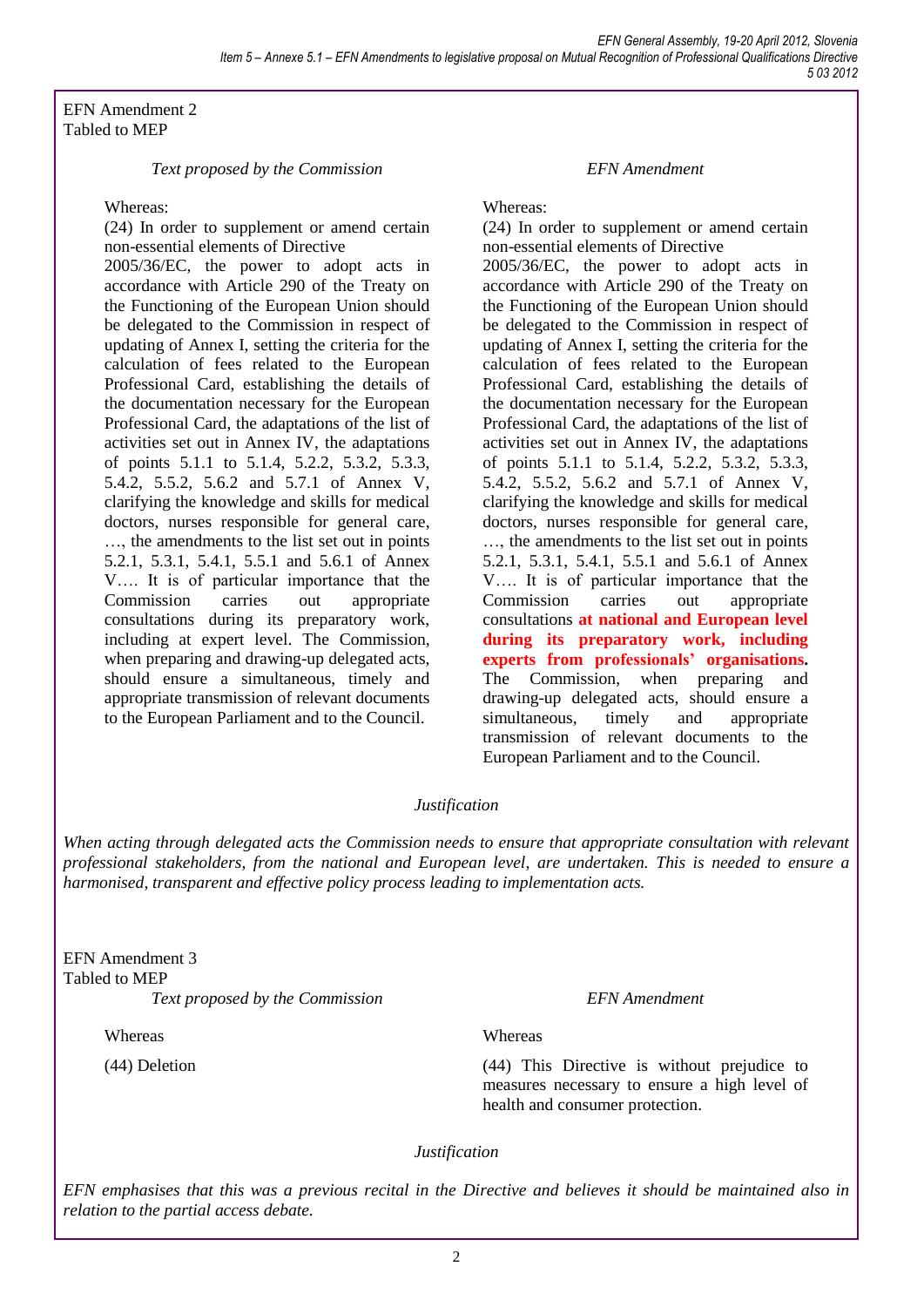EFN Amendment 4 Tabled to MEP *Text proposed by the Commission EFN Amendment*

## **Article 4f**

### Partial access

1. The competent authority of the host Member State shall grant partial access to a professional activity in its territory provided that the following conditions are fulfilled:

(a) differences between the professional activity legally exercised in the home Member State and the regulated profession in the host Member State as such are so large that in reality the application of compensatory measures would amount to requiring the applicant to complete the full programme of education and training required in the host Member State to have access to the full regulated profession in the host Member State; (b) the professional activity can objectively be separated from other activities falling under the regulated profession in the host Member State. For the purposes of point (b), an activity shall be deemed to be separable if it is exercised as an autonomous activity in the home Member State.

2. **Partial access may be rejected if such rejection is justified by an overriding reason of general interest**, such as public health, it would secure the attainment of the objective pursued and it would not go beyond what is strictly necessary.

## **Article 4f**

## Partial access

1. The competent authority of the host Member State shall grant partial access to a professional activity in its territory provided that **professionals under the automatic recognition are excluded from this provision and that** the following conditions are fulfilled: (a) differences between the professional activity legally exercised in the home Member State and the regulated profession in the host Member State as such are so large that in reality the application of compensatory measures would amount to requiring the applicant to complete the full programme of education and training required in the host Member State to have access to the full regulated profession in the host Member State; (b) the professional activity can objectively be separated from other activities falling under the regulated profession in the host Member State. For the purposes of point (b), an activity shall be deemed to be separable if it is exercised as an autonomous activity in the home Member State.

2. **Partial access may be rejected if such rejection is justified by an overriding reason of general interest**, such as public health, patient safety **and consumer protection, or if it is requested by patient's and professionals' organisations.** It would secure the attainment of the objective pursued and it would not go beyond what is strictly necessary.

## *Justification*

*The EFN opposes partial access to the nursing profession within the context and review of the Directive on Mutual Recognition of Professional Qualifications. If the Commission plans to develop new professions within the healthcare system, or plans to regulate non-qualified nursing staff (see ICN continuum of level), those existing professionals should keep on falling within the general system. Partial access would create a two tier system of professionals and promote systems of inequity for patients receiving nursing care. There is evidence to support the fact that higher educated nurses result in improved patient outcomes and better retention rates in the profession*  <sup>1,2,3,4,5</sup>. There is need to balance the objective of simplifying arrangement for professional recognition in another *Member State with the overriding need to maintain safety and quality. The EFN opposes partial access as it* 

 $\overline{a}$ *<sup>1</sup> Aiken, L. & Havens, D. (1999) Shaping Systems to Achieve Desired Outcomes. Journal of Nursing Administration, 29, 14-20.*

*<sup>2</sup> Buchan, J. (2000) Health Sector Reform and Human Resources: Lessons from the United Kingdom. Health Policy and Planning, 15, 319-325.*

*<sup>3</sup> Aiken L et al. "Educational Levels of Hospital Nurses and Surgical Patient Mortality," Journal of the American Medical Association, 290(12): 2003.*

*<sup>4</sup> Aiken L et al. "Effects of Hospital Care Environment on Patient Mortality and Nurse Outcomes, Journal of Nursing Administration, 38(5): 2008.*

<sup>5</sup> *Ofori R, Charlton J. A path model of factors influencing the academic performance of nursing students. Journal of Advanced Nursing, 2002, 38:5, 507-515.*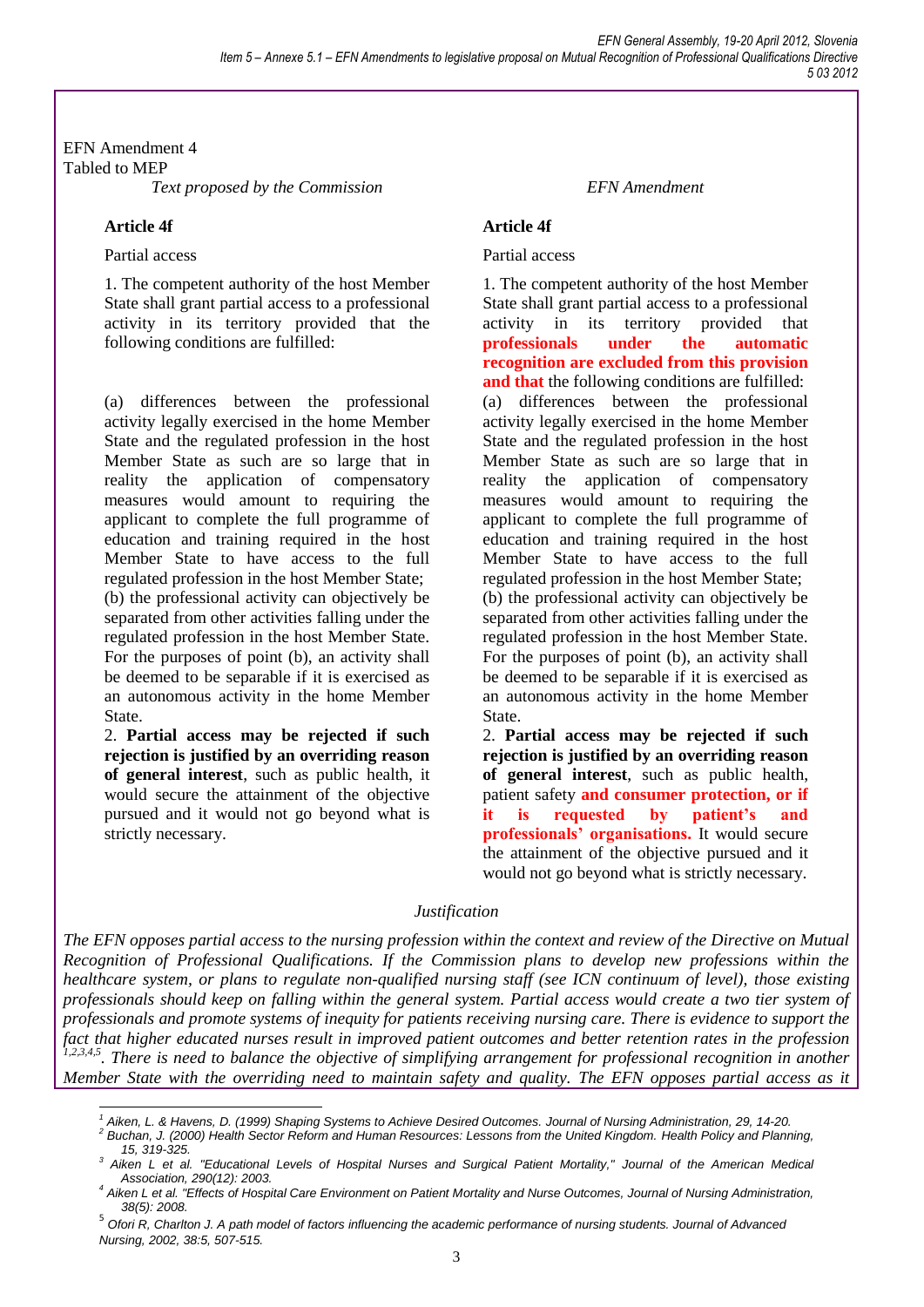*creates confusion for the patients and consumers. It would be unacceptable for EFN if within the modernisation of the Directive partial access slipped in as a concept to make health services cheaper in contrast to the Commission ambitious flagships 2020.*  EFN Amendment 5

Tabled to MEP

*Text proposed by the Commission EFN Amendment*

## **Article 3** (Definitions)

NEW (l) **'lifelong learning'**: all general education, vocational education and training, non-formal education and informal learning undertaken throughout life, resulting in an improvement in knowledge, skills and competences."

## **Article 3** (Definitions)

NEW (l) **'lifelong learning'**: all general education, vocational education and training, non-formal education and informal learning undertaken throughout life, resulting in an improvement in competencies (knowledge, skills, attitudes and values)."

## *Justification*

*COMPETENCY: "intersection between knowledge, skills, attitudes and values' (Gómez del Pulgar, M. 2011; ICN, 2008; World Health Organisation, 2001, 2009)*

Note: the word "competences" when referring "competencies" should be changed in the following articles: Whereas 10 and 18, and Articles 11 (b)ii, 14 (5), 14 (6), 31, 24 (4), 34 (4), 49a, 58.

EFN Amendment 6 Tabled to MEP

## *Text proposed by the Commission EFN Amendment*

Under **Article 4a** (European Professional Card)

7. **Any fees which applicants may incur in relation to administrative procedures to issue a European Professional Card shall be reasonable, proportionate and commensurate with the costs** incurred by the home and host Member States and shall not act as a disincentive to apply for a

European Professional Card. The Commission shall be empowered to adopt delegated acts in accordance with Article 58a concerning the setting of criteria for the calculation and distribution of fees.

Under **Article 4a** (European Professional Card)

7. **Any fees which applicants may incur in relation to administrative procedures to issue a European Professional Card shall be reasonable, proportionate and commensurate with the costs** incurred by the home and host Member States and shall not act as a disincentive to apply for a European Professional Card not representing any additional cost for the individual professional. The Commission shall be empowered to adopt delegated acts in accordance with Article 58a concerning the setting of criteria for the calculation and distribution of fees.

## *Justification*

*In the EFN case study on the European Professional Card (Steering Committee), published in September 2011 and presented during the Single Market Act Conference, the recommendations on costs were very clear in saying that the EPC should not represent any additional cost for the individual nurse wanting to move within the EU.*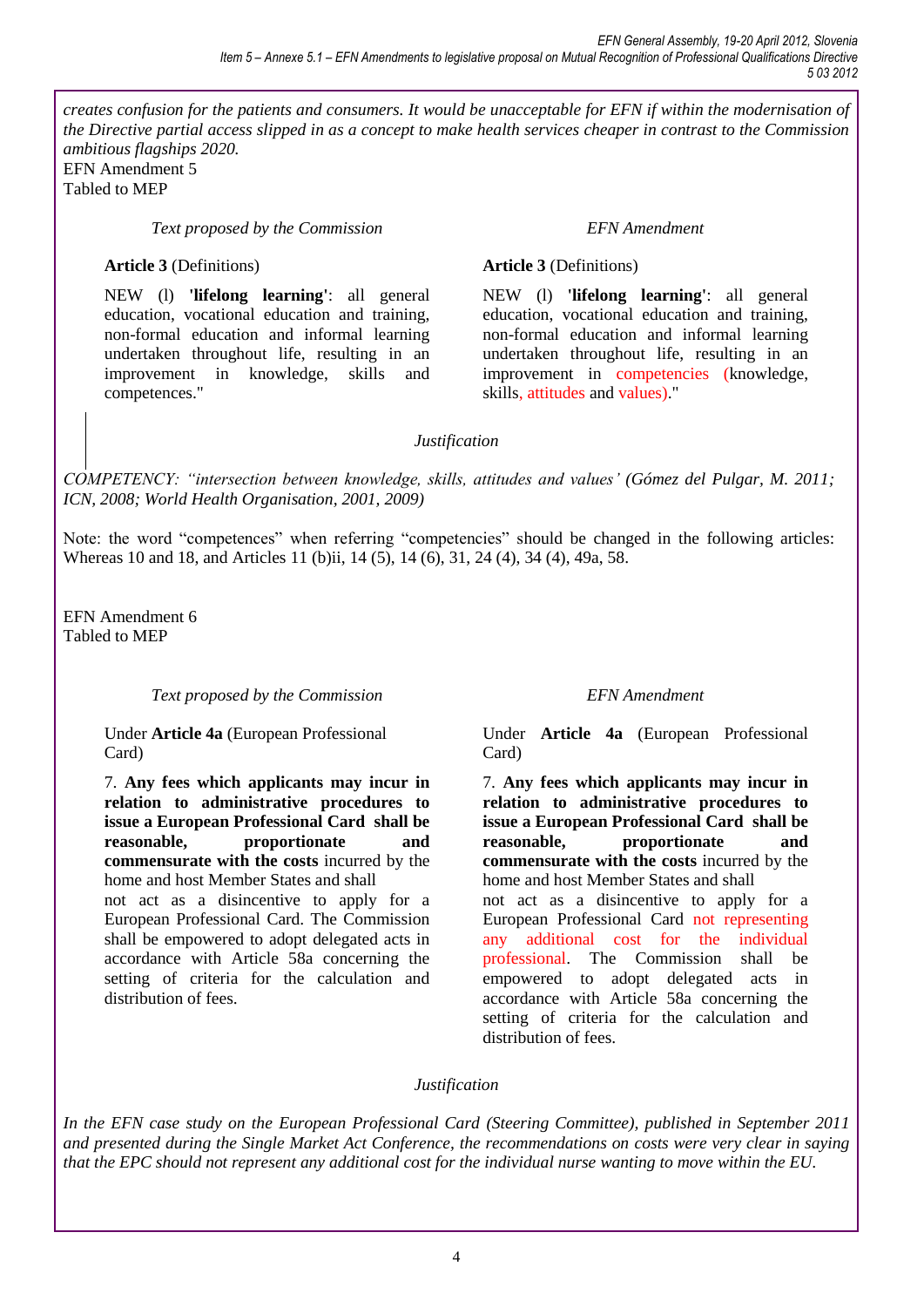EFN Amendment 7 Tabled to MEP

*Text proposed by the Commission*

## **Article 4c**

*European Professional Card for the temporary provision of services other than those covered by Article 7(4)*

1. The competent authority of the home Member State shall verify the application, create and validate a European Professional Card within two weeks from the date it receives a complete application. It shall inform the applicant and the Member State in which the applicant envisages to provide services, of the validation of the European Professional Card. The transmission of the validation information to the host Member States concerned shall constitute the declaration provided for in Article 7. The host Member State may not require a further declaration under Article 7 for the following two years

### *EFN Amendment*

### **Article 4c**

### *European Professional Card for the temporary provision of services other than those covered by Article 7(4)*

1. The competent authority of the home Member State shall verify the application, create and validate a European Professional Card within two weeks from the date it receives a complete application. It shall inform the applicant and the Member State in which the applicant envisages to provide services, of the validation of the European Professional Card. The transmission of the validation information to the host Member States concerned shall constitute the declaration provided for in Article 7. The host Member State may not require a further declaration under Article 7 for the following two years, unless overriding concerns are expressed.

### *Justification*

*There is a relaxation of the rules for health professionals providing services temporarily when they choose to use the European Professional Card that could potentially jeopardise the quality of the healthcare provided. The host Member State should be able to verify documentation of a migrant seeking to practise temporarily in their country when they have overriding concerns.* 

EFN Amendment 8 Tabled to MEP

### *Text proposed by the Commission Amendment*

### **Article 31**:

(c) In paragraph 3, the first subparagraph is replaced by the following:

"The training of nurses responsible for general care shall comprise at least three years of study consisting of at least 4600 hours of theoretical and clinical training, the duration of the theoretical training representing at least one third and the duration of the clinical training at least one half of the minimum duration of the training. Member States may grant partial exemptions to persons who have received part of their training on courses which are of at least an equivalent level.".

## **Article 31**:

(c) In paragraph 3, the first subparagraph is replaced by the following:

"The training of nurses responsible for general care shall comprise at least three years of study, **which may also be expressed with the equivalent ECTS credits**, consisting of at least 4600 hours of theoretical and clinical training, the duration of the theoretical training representing at least one third and the duration of the clinical training at least one half of the minimum duration of the training. Member States may grant partial exemptions to persons who have received part of their training on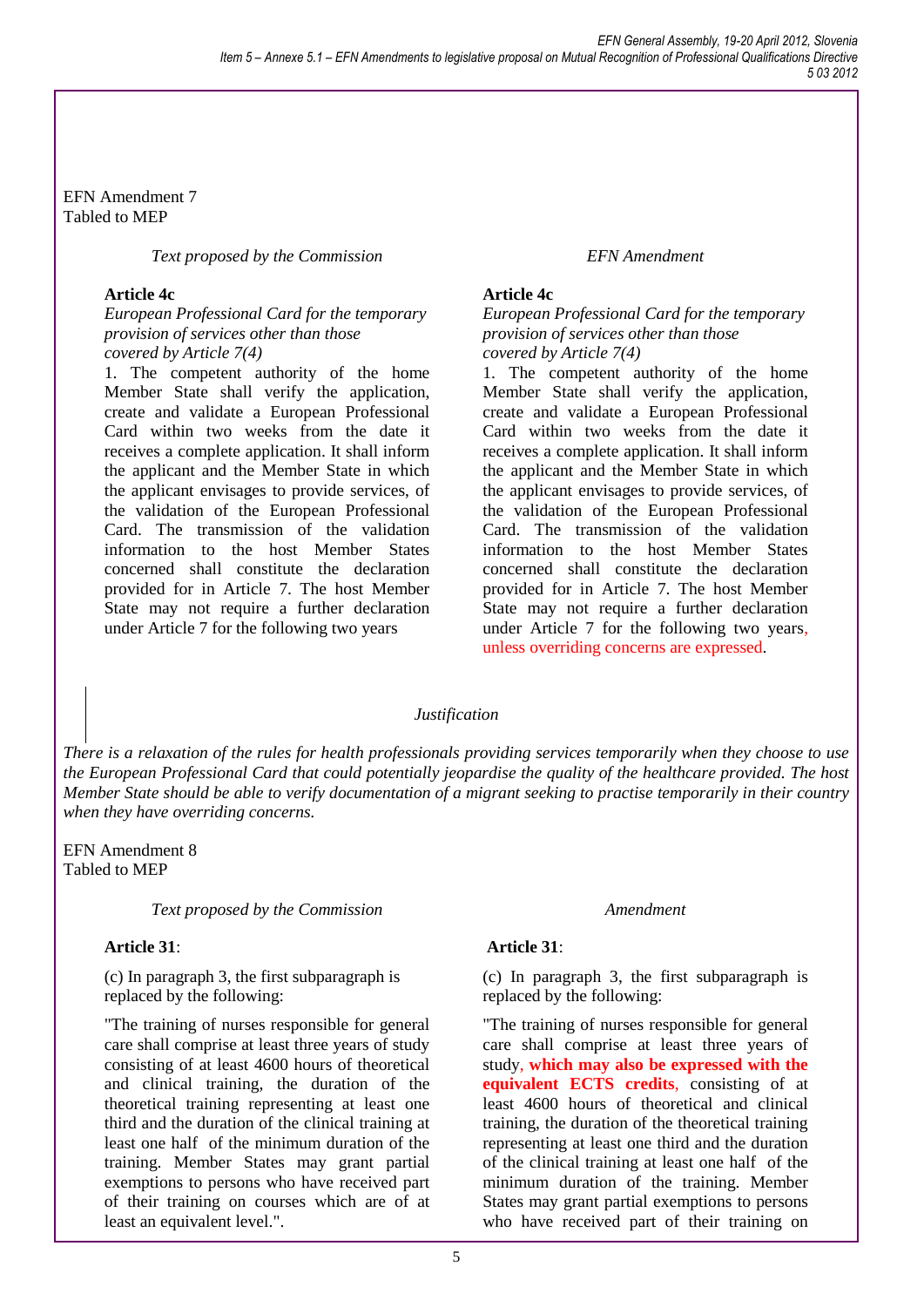courses which are of at least an equivalent level.".

## *Justification*

*A large majority of Member States offer nursing studies at university level making use of the ECTS credits and adapting their nursing curricula to them. Therefore, it is necessary to introduce the possibility to also express the duration of the nursing programme in ECTS, not affecting the other requirements for automatic recognition.* 

EFN Amendment 9 Tabled to MEP

### *Text proposed by the Commission EFN Amendment*

In **Article 53**, the following second paragraph is added:

"A Member State shall ensure that any controls of the knowledge of a language are carried out by a competent authority after the decisions referred to in Articles 4d, 7(4) and 51(3) have been taken and if there is a serious and concrete doubt about the professional's sufficient language knowledge in respect of the professional activities this person intends to pursue.

In case of professions with patient safety implications, Member States may confer to the competent authorities the right to carry out language checking covering all professionals concerned if it is expressly requested by the national health care system, or in case of selfemployed professionals not affiliated to the nationals health care system, by representative national patient organisations.

Any language control shall be limited to the knowledge of one of the official languages of the Member State according to the choice of the person concerned, it shall be proportionate to the activity to be pursued and free of charge for the professional. The person concerned shall be allowed to appeal such controls before national courts."

In **Article 53**, the following second paragraph is added:

"A Member State shall ensure that any controls of the knowledge of a language are carried out by a competent authority after the decisions referred to in Articles 4d, 7(4) and 51(3) have been taken and if there is a serious and concrete doubt about the professional's sufficient language knowledge in respect of the professional activities this person intends to pursue.

In case of professions with patient safety implications, Member States may confer to the competent authorities the right to carry out language checking covering all professionals concerned if it is expressly requested by the national health care system **or the national competent authority**, or in case of selfemployed professionals not affiliated to the nationals health care system, by representative national patient organisations.

Any language control shall be limited to the knowledge of one of the official languages of the Member State according to the choice of the person concerned, it shall be proportionate to the activity to be pursued and free of charge for the professional. The person concerned shall be allowed to appeal such controls before national courts."

### *Justification*

*There were necessary provision in the Directive for Member states to introduce systems to control the language skills of migrant professionals on patient safety grounds, which should include the regulator testing for general language competency, the employer testing for skills related to specific activities and as request by representative patient organisations.*